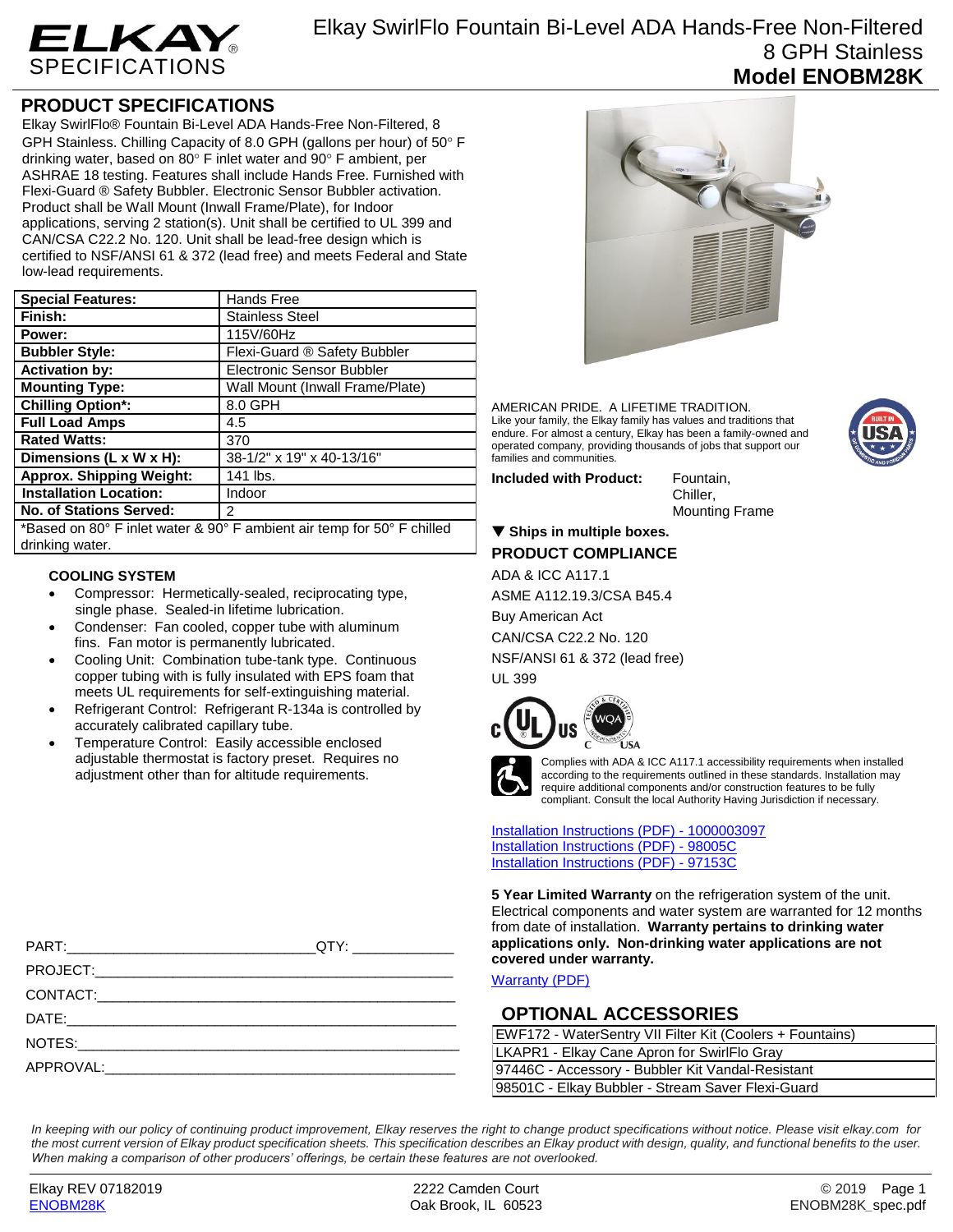

# Elkay SwirlFlo Fountain Bi-Level ADA Hands-Free Non-Filtered 8 GPH Stainless **Model ENOBM28K**

These products are designed to operate on 20 psi to 105 psi supply line pressure.<br>Simultaneous operation of both bubblers on a bi-level unit may not be possible  $3 - 1/8"$  $(79mm)$  $1 - 1/8$ depending on water supply pressure. If simultaneous operation is desired, please<br>ensure a minimum of 50 psi supply.  $(29mm)$ **RATED FOR INDOOR USE ONLY** OPERATION OF QUICK CONNECT FITTINGS Simply push in | Tube is secured | Push in collet to ◉ in position tube to attach release tube  $\overline{\bullet}$ 3/8"O.D. COPPER 3/8" O.D. COPPER TUBE **TUBE COLD WATER** Pushing tube in before WATER INLET ON CHILLER **OUTLET** pulling it out helps to  $18 - 3/4"$ SHUT OFF VALVE BY OTHERS  $(476mm)$ release tube  $8 - \frac{1}{8}$  $(206mm)$ 1/4" O.D. tube 3/8" O.D. Tube connect **Building water**  $\bullet$ water inlet to cold water supply inlet cooler  $9 - 3/8"$  $(238mm)$  $\ddot{\cdot}$  : Service stop NOTE: Waterflow (Not furnished) direction  $12"$ (305mm)<br>MIN. 18-3/8"  $4 - 3/4"$  $(467mm)$  $38 - 1/2"$  $121mm)$ **DEPTH**  $5/8"$  $15 - 1/2$  $(978$ mm)  $2 - 7/8"$  $(16mm)$  $2 - 7/8"$  $2 - 7/8"$  $14"$  $14"$  $(73mm)$  $(394mm)$ **BACK WALL LINE**  $(73mm)$  $(73mm)$  $(356mm)$  $(356mm)$  $1 - 5/8"$  $1 - 1/4"$  $(41mm)$  $(32mm)$ WASTE TÚBE **FURNISHED**  $1 - 5/8$  $20 - 3/8"$  $(41mm)$  $(517mm)$ 41-11/16" ドミ  $(1059mm)$ 33-15/16"  $(863mm)$  $36 - 1/2"$  $(927mm)$  $27"$  $(686mm)$ 20-7/16"  $28 - 3/4"$ **ADA**  $(519mm)$  $(730mm)$ **REQUIREMENT**  $3 - 1/2"$ **ELECTRICAL**  $(89mm)$ **INLET**  $8"$ **FINISHED**  $(203mm)$ **FLOOR**  $1 - 1/8"$  $(29mm)$ <br>11" NOTE: New installations must use Ground Fault Circuit Interrupter (GFCI).  $4 - 1/2"$ It is highly recommended that the circuit be dedicated and the load protection be  $(114mm)$  $(279mm)$ sized for 20 amps.

*In keeping with our policy of continuing product improvement, Elkay reserves the right to change product specifications without notice. Please visit elkay.com for the most current version of Elkay product specification sheets. This specification describes an Elkay product with design, quality, and functional benefits to the user. When making a comparison of other producers' offerings, be certain these features are not overlooked.*